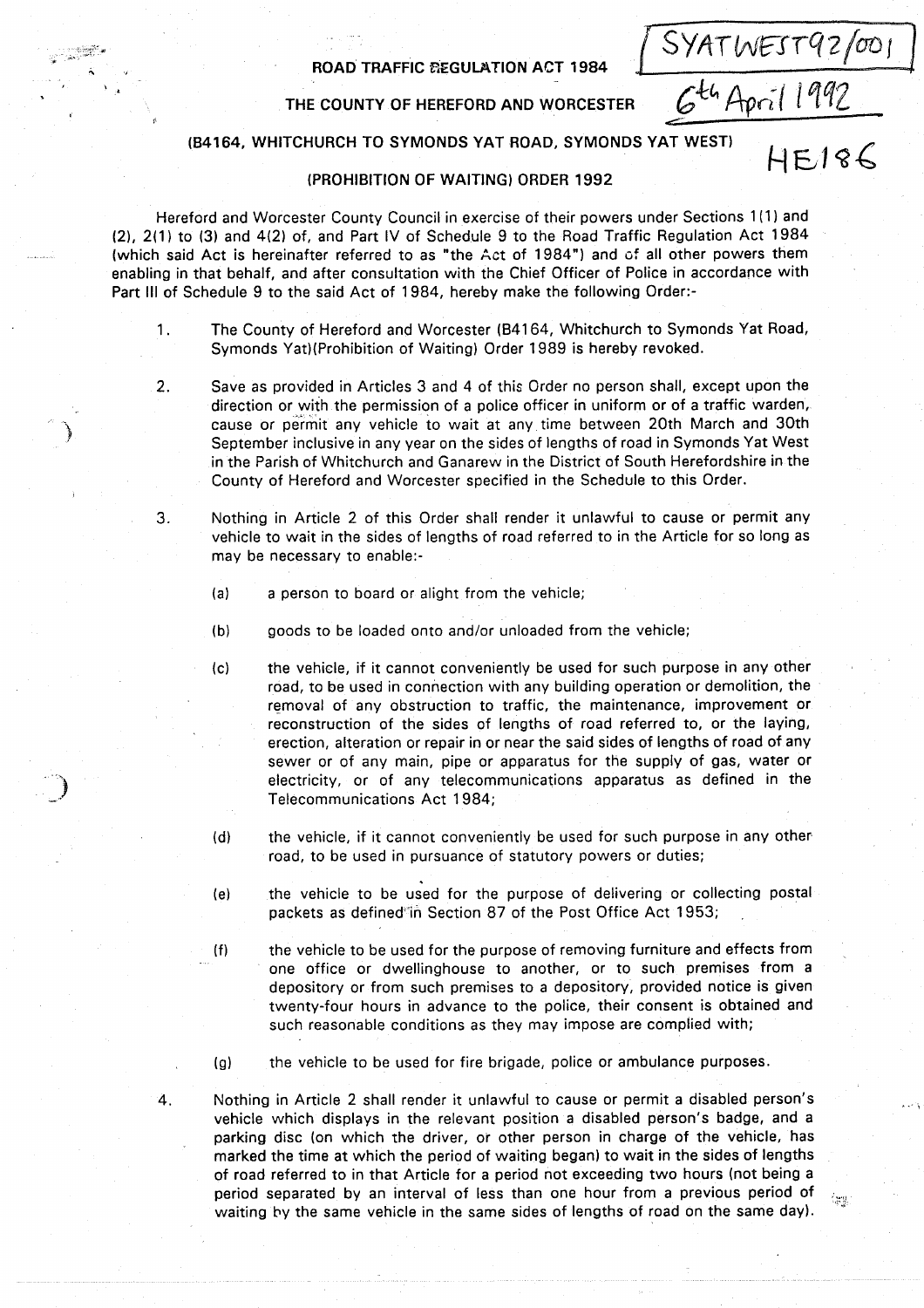"disabled person's badge" has the same meaning as in The Disabled Persons (Badges for Motor Vehicles) Regulations 1975;

"disabled person's vehicle" has the same meaning as in The Local Authorities' Traffic Orders (Exemptions for Disabled Persons) (England and Wales) Regulations 1986;

"parking disc" means a disc, issued by a local authority, complying with the requirements of the British Standard Specification for Parking Discs (BS No. 4631 :1970), but coloured orange, and capable of showing the quarter hour period during which a period of waiting begins.

- (2) For the purpose of this Order a vehicle shall be regarded as displaying:-
	- (a) a disabled person's badge in the relevant position, when:-

(i) in the case of a vehicle fitted with a front windscreen, the badge is exhibited thereon with the obverse side facing forwards on the near side of and immediately behind the windscreen; and

- (ii) in the case of a vehicle not fitted with a front windscreen, the badge is exhibited in a conspicuous position on the front or near side of the vehicle;
- (b) a parking disc in the relevant position, when the disc is exhibited thereon with the side which shows the time facing forwards or outwards and immediately behind the windscreen or side window nearest to the kerb.
- 6. The restrictions, prohibitions and requirements imposed by this Order are in addition to and not in derogation of any restriction, prohibition or requirement imposed by any other enactment and any exception or exemption to the provisions of this Order is without prejudice to the provisions of any other enactment.
- 7. This Order shall come into operation on the 6th day of April 1992 and may be cited as The County of Hereford and Worcester (B4164, Whitchurch to Symonds Yat Road, Symonds Yat West)(Prohibition of Waiting) Order 1992 .

Dated this 26th day of March 1992

The Common Seal of the Hereford and  $-$  ) Worcester County Council was (a) (a) affixed hereto in the presence of:affixed hereto in the presence of:-

L. S.

(Signed) R. S. Barbe.

Depat

County Secretary and Solicitor

PRTO 15:3 .Ja4

5.

 $(1)$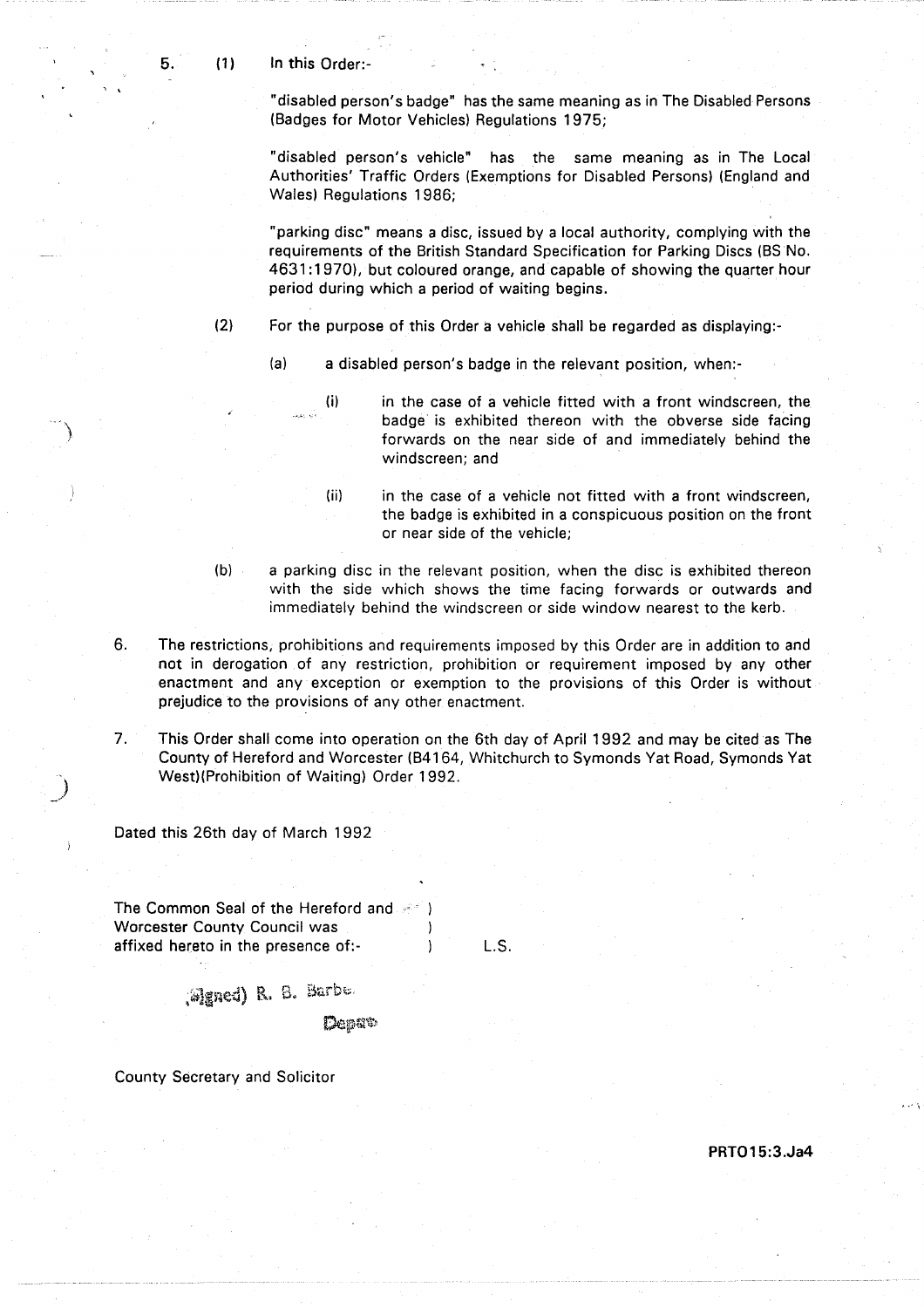### **SCHEDULE**

Sides of lengths of road in Symonds Yat West in the Parish of Whitchurch and Ganarew in the District of South Herefordshire in the County of Hereford and Worcester.

84164 Whitchurch of Symonds Yat Road (north and east side)

 $2.1$ 

84164, Whitchurch to Symonds

From a point 220 metres (722 feet) southeast of its junction with A40, for a distance of 459 metres (1506 feet) in a generally easterly/southerly direction.

From a point 174 metres (571 feet) south Yat Road (south and west sides) east of its junction with A40, for a distance of 508.5 metres (1668 feet) in a generally easterly/southerly direction.